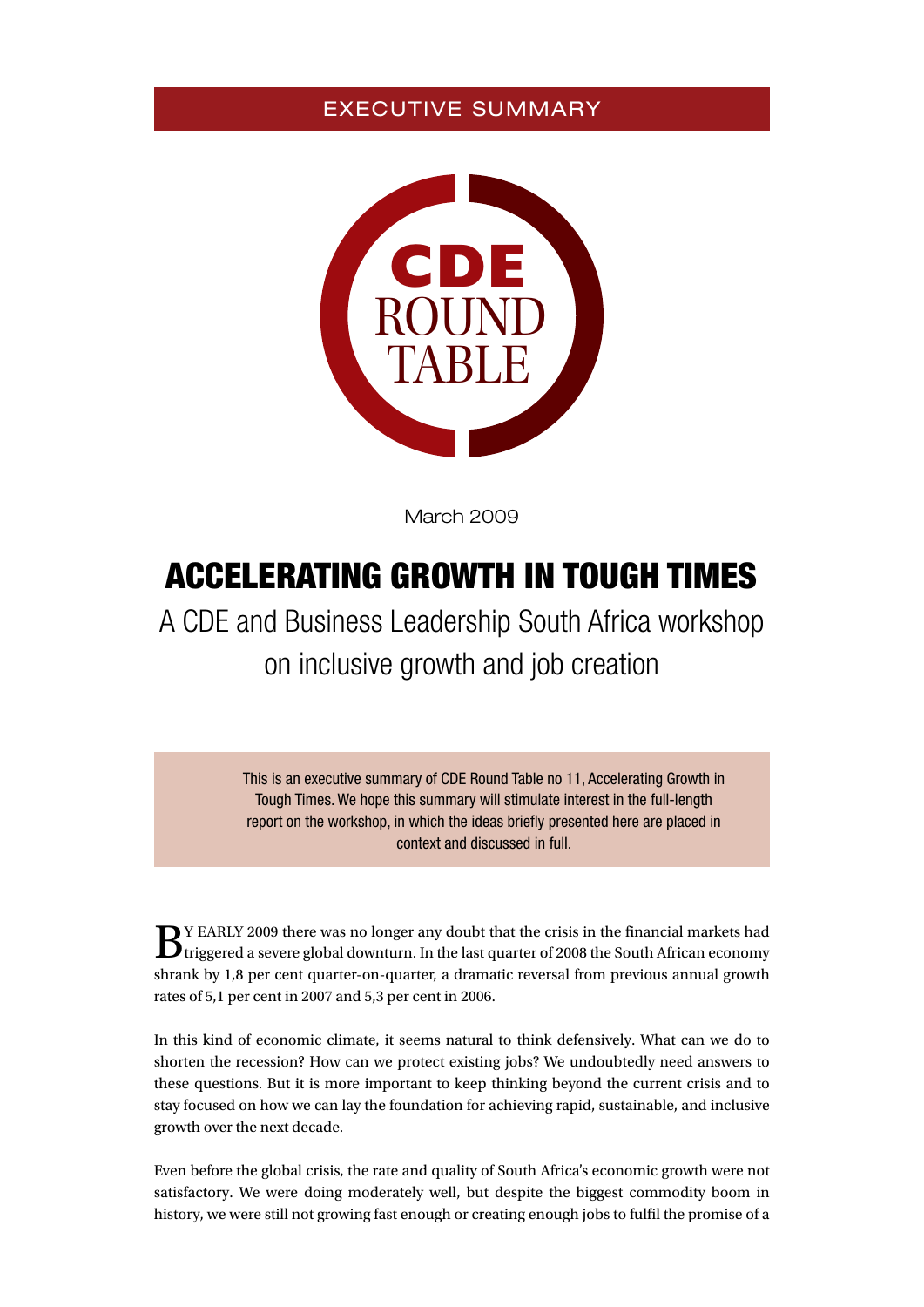better life for all South Africans. Growth depended too narrowly on strong commodity prices and cheap credit, and was constrained by a rapidly growing current account deficit, a volatile currency, persistently high crime rates, dangerously stretched infrastructure, and the very poor performance of much of the public service, particularly the education system.

The global crisis is a local wakeup call. This shock makes it more necessary, more urgent and – unfortunately – also more difficult for South Africa to move on to a new and more robust growth path.

CDE therefore invited some leading international and local economists as well as senior government, business, and trade union leaders to think about how South Africa can achieve faster, more job-intensive, more inclusive growth.

This executive summary captures the essence of the main presentations, and encapsulates what CDE learned from the day's conversation.

#### THE OECD ECONOMIC ASSESSMENT: SOUTH AFRICA

Andreas Wörgötter Head of Division, Country Studies Branch, Economics Department, OECD

- • AsgiSA has the correct goals, but the policy approaches suggested are often too weak to address the constraints identified by AsgiSA itself.
- There is a serious contradiction between the lack of state capacity to support economic development and the government's emphasis on state programmes and policies to stimulate development.
- The economy produces less output and creates fewer jobs than it could if there were more competition.
- • It is essential to end the dominance of state-owned enterprises in the electricity, transport and telecommunications sectors. State-owned enterprises in these sectors should be subject to standard competition rules that apply to private enterprises.
- South Africa has several sectors that are producing successfully for the world market. These competitive sectors would become even stronger if there were more competition in the sectors dominated by public enterprises.
- South Africa should also focus on encouraging more competition throughout the economy by lowering barriers to new foreign and local investment.
- • It is essential to maintain macroeconomic stability. However, it is less important whether inflation is within the target at any moment than whether the policy mix is consistently aimed at bringing inflation back within the target.
- South Africa should maintain a cautiously neutral fiscal policy and an independent monetary policy in order to achieve the critical outcome of moderately positive real interest rates.
- • Despite very high levels of unemployment, there is a striking lack of policies to improve the functioning of the labour market. Because unemployment is especially acute for the young who have never had a job, special measures are required to enable young unskilled workers to find their first jobs. These should include a wage subsidy for first-time workers, or a probation period during which normal labour regulations would not apply.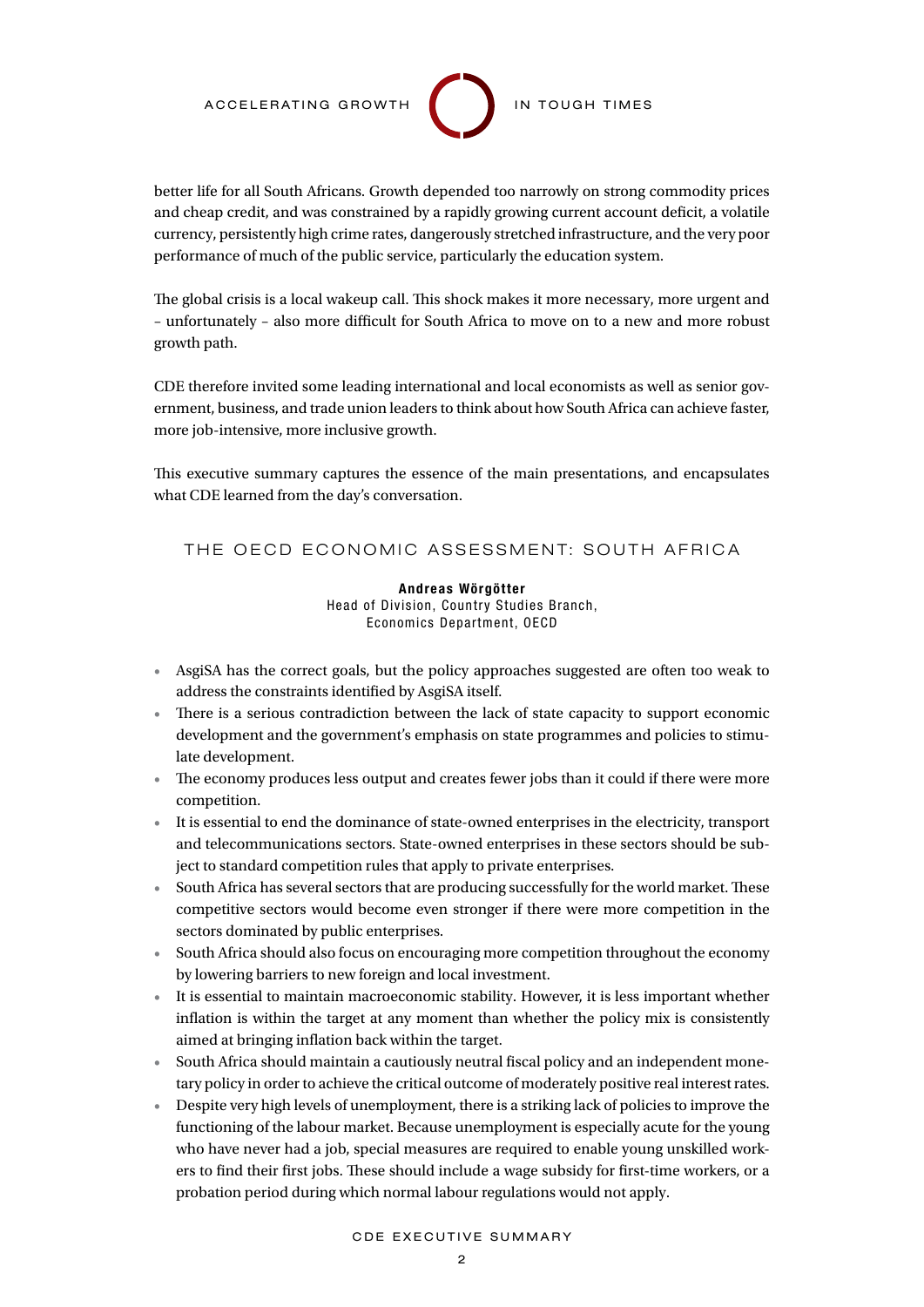

### THE GLOBAL COMMISSION ON GROWTH AND DEVELOPMENT

#### Paul Romer

Senior Fellow, Stanford Center for International Development

- The most important lesson from the spectacular success of China is that to achieve really rapid economic growth, a country must have a government that is capable, credible, and committed to growth over several decades.
- • Growth ought to be 'inclusive' in other words, income inequality should not widen dramatically as the economy expands.
- • It is therefore necessary to increase demand for low-skilled workers. In manufacturing and services, developing countries can import knowledge and human capital that can rapidly increase the productivity and wages of low-skilled workers.
- • Rather than concentrating on their own small domestic markets, countries should aim to export their goods and services into the much larger world market.
- • Successful export-led growth in manufacturing and services is far more likely when the government can provide safe and workable urban settings. This has to be a top priority for government spending.
- Foreign know-how and capital are very sensitive to the tax rate, and can easily locate elsewhere. Taxes on foreign direct investment should be low.
- Special economic zones can be used to kick-start an aggressive growth strategy. New foreign and local investments in these zones should be exempt from most or all the taxes and labour market regulations that apply in the rest of the country.
- • On-the-job training is a vital part of an aggressive growth strategy. Education and training prior to work are very expensive because the recipients are out of the workforce while being trained, and because the trainees may not be learning skills that are really needed in the job market. But if people are learning on the job they are, by definition, acquiring useful skills just as a side-effect of being employed. The simple act of hiring people produces output, gives workers income, and is a very important part of the human capital accumulation process.
- • It is important to keep the real exchange rate competitive. This requires active fiscal policy in addition to monetary policy.
- • High levels of domestic savings are essential. Rapid growth requires rapid, sustained investment. This cannot be funded by foreign borrowings alone.

#### THE NATIONAL TREASURY'S INTERNATIONAL PANEL ON GROWTH: 'THE HARVARD GROUP'

#### Lesetja Kganyago Director-General, National Treasury

- The Treasury's advisory panel more commonly known as 'the Harvard group' made four recommendations on macroeconomic policy:
	- fiscal policy should be counter-cyclical;
	- the Reserve Bank should maintain inflation targeting, but should also take cognisance of fluctuations in the exchange rate;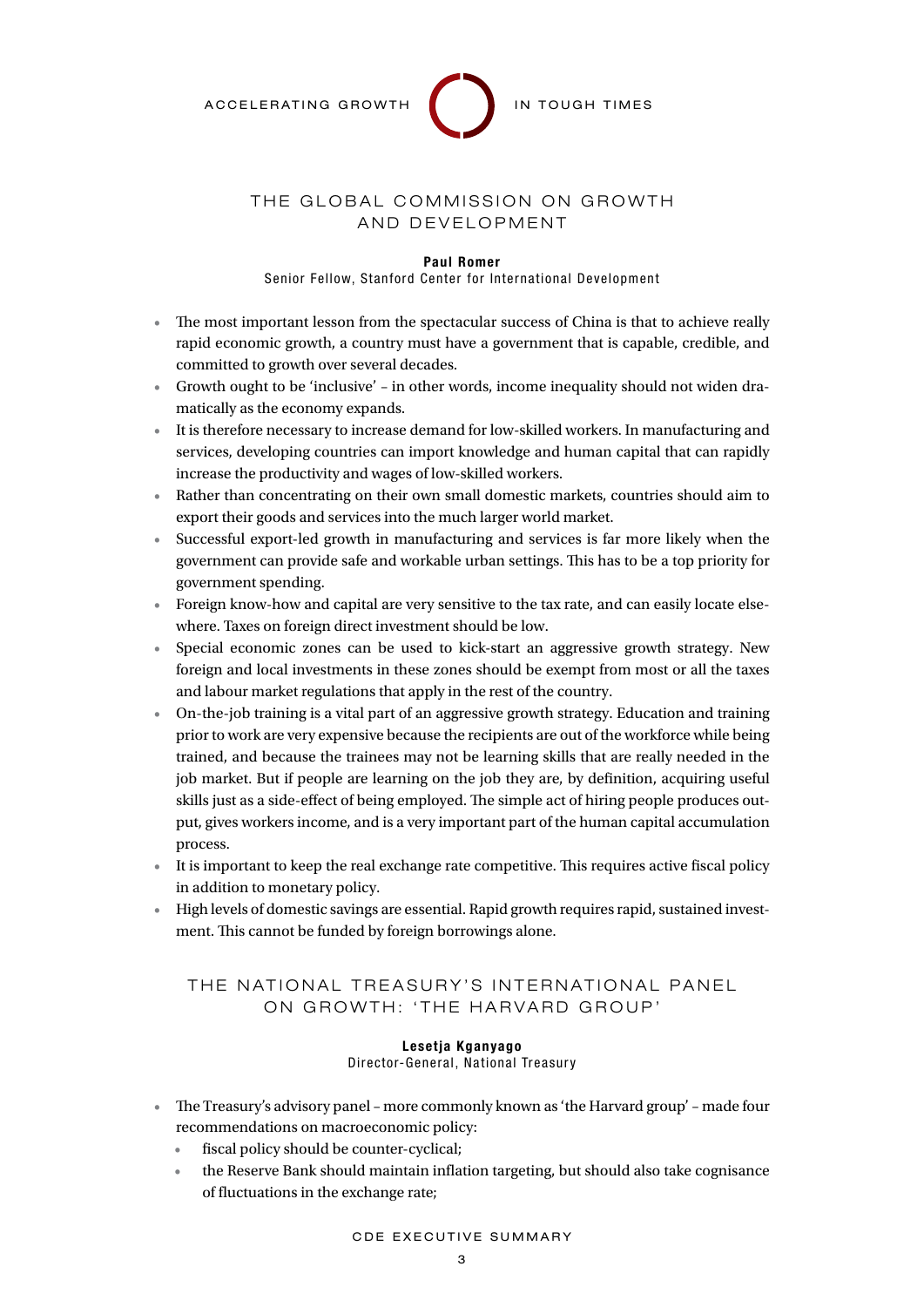## POLICIES TO AVOID

The Report of the Global Commission on Growth and Development includes a list of 'bad ideas' that generally lead to high costs and slower growth. These are:

- subsidizing energy except for very limited subsidies targeted at highly vulnerable people;
- reducing fiscal deficits by cutting expenditure on infrastructure investment or other public spending that yields large social returns in the long run;
- providing open-ended protection for specific sectors, industries, firms and jobs;
- using price controls to try to fight inflation;
- • banning exports;
- resisting urbanisation and underinvesting in urban infrastructure;
- ignoring environmental issues;
- measuring educational progress in terms of the building of schools and levels of enrolment rather than by the quality of education provided;
- underpaying teachers and other public servants relative to what the market would pay for comparable skills;
- failing to develop credible methods to measure and reward performance in the civil service;
- poor regulation of the banking system combined with excessive direct control and interference in the financial markets; and
- allowing the currency to strengthen excessively.

CDE 2 0 0 9

- South Africa should continue to accumulate foreign reserves;
- Remaining exchange control regulations should be removed. (In the Treasury's view, this recommendation needs to be reconsidered in the light of the financial crisis.)
- The panel noted that South Africa's exports have grown very slowly compared to other middle-income countries and commodity exporters. This, they argued, is partly due to an overvalued and excessively volatile real exchange rate. This has favoured the non-tradable sectors that mainly employ skilled people.
- The panel argued that South Africa now needs policies to encourage growth in the 'tradable' sectors' – mining, agriculture and manufacturing. These sectors require a lower level of skill than the non-tradable sectors and serve the large global market rather than the restricted local one. Such a change in the structure of growth would therefore simultaneously generate more jobs and raise the growth rate.
- We need an 'open architecture' industrial policy to encourage the kinds of unexpected, unplanned entrepreneurial activity essential for economic growth. This is necessary because, although bureaucrats often mean well, they tend to over-regulate.
- The panel made two important recommendations on trade for South Africa:
	- Avoid entering unrealistic and premature customs unions because these actually restrict regional integration.
	- • Simplify our tariff structure, creating fewer tariff lines and generally lowering tariff levels.
- The panel came to understand what kinds of labour market reforms would be politically possible in South Africa. It therefore kept away from the debate about labour market flexibility, and recommended that a once-off wage subsidy should be given to all 18-year olds. This could be used immediately or after further education. The subsidy would be activated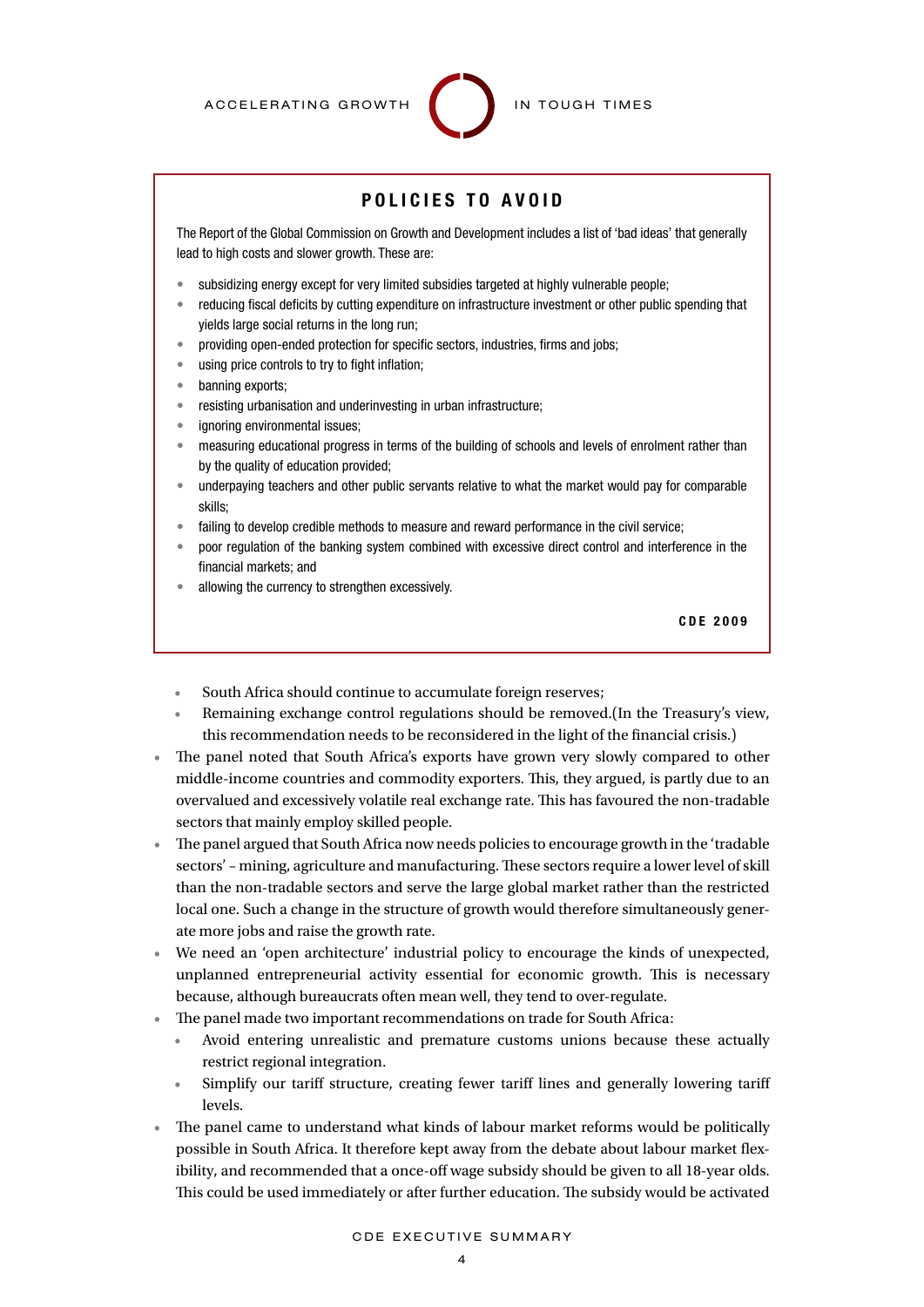

when a young person enters a job. The first four months of employment should be regarded as a probation period in which there are no restrictions on dismissals.

#### THE HSRC EMPLOYMENT SCENARIOS

#### Miriam Altman

Executive Director, Centre for Poverty, Employment and Growth, Human Sciences Research Council

- Economic growth is essential if we are to reach our goals but not just any kind of growth. We're not advocating a trickle-down approach. If we want to achieve rapid, inclusive growth, South Africa needs some new, highly labour-absorbing industries. These will require special interventions, both directly and indirectly.
- We don't just want any jobs. We would like people to be able to afford to live properly. We should try to get as many jobs created in the traded sectors, where there is potential for productivity growth and real wage growth in line with this. The emphasis of trade policy should shift. We need to be pushing harder in international negotiations on trade in services. We should use more diplomatic muscle to help South African services firms trade internationally.
- • Urbanisation is vital. Jobs are created when one thing leads to another which is what happens in cities. Although much more needs to be done to promote livelihoods in rural areas, there is no doubt that most new jobs will be created in urban areas. This requires greatly improved urban infrastructure, particularly infrastructure that enables ease of movement.
- • Under the HSRC's assumptions about how fast the economy can grow and create jobs, the government's goal of halving unemployment would still require very substantial direct job creation in public works schemes.

#### WHAT CDE LEARNED

CDE strongly endorses the calls made at the workshop for intensified dialogue about how to get the economy to grow much more quickly and how to create many more jobs. South Africa needs more open, no-holds-barred discussions that promote new ideas.

As an initial contribution to this more open debate, CDE makes the following suggestions:

- **• Jobs must come first.** Many of South Africa's most pressing social and economic problems – poverty, inequality, crime – are caused, worsened or sustained by our extraordinary level of unemployment. The first economic policy priority must be to encourage the creation of more jobs. Every other economic goal and policy should be tested by whether it helps to create jobs. The most effective way to generate these jobs quickly is by removing the barriers to economic growth and increasing the opportunities for productive investment.
- **• Create jobs for the people we actually have***.* The problems created by our very high unemployment are far worse than any conceivable difficulties that might be caused by large numbers of people earning relatively low wages. We therefore have to remove all but the most basic minimum regulatory barriers in the way of employers willing to start enterprises that need South Africa's mostly unskilled workers. We should also consider using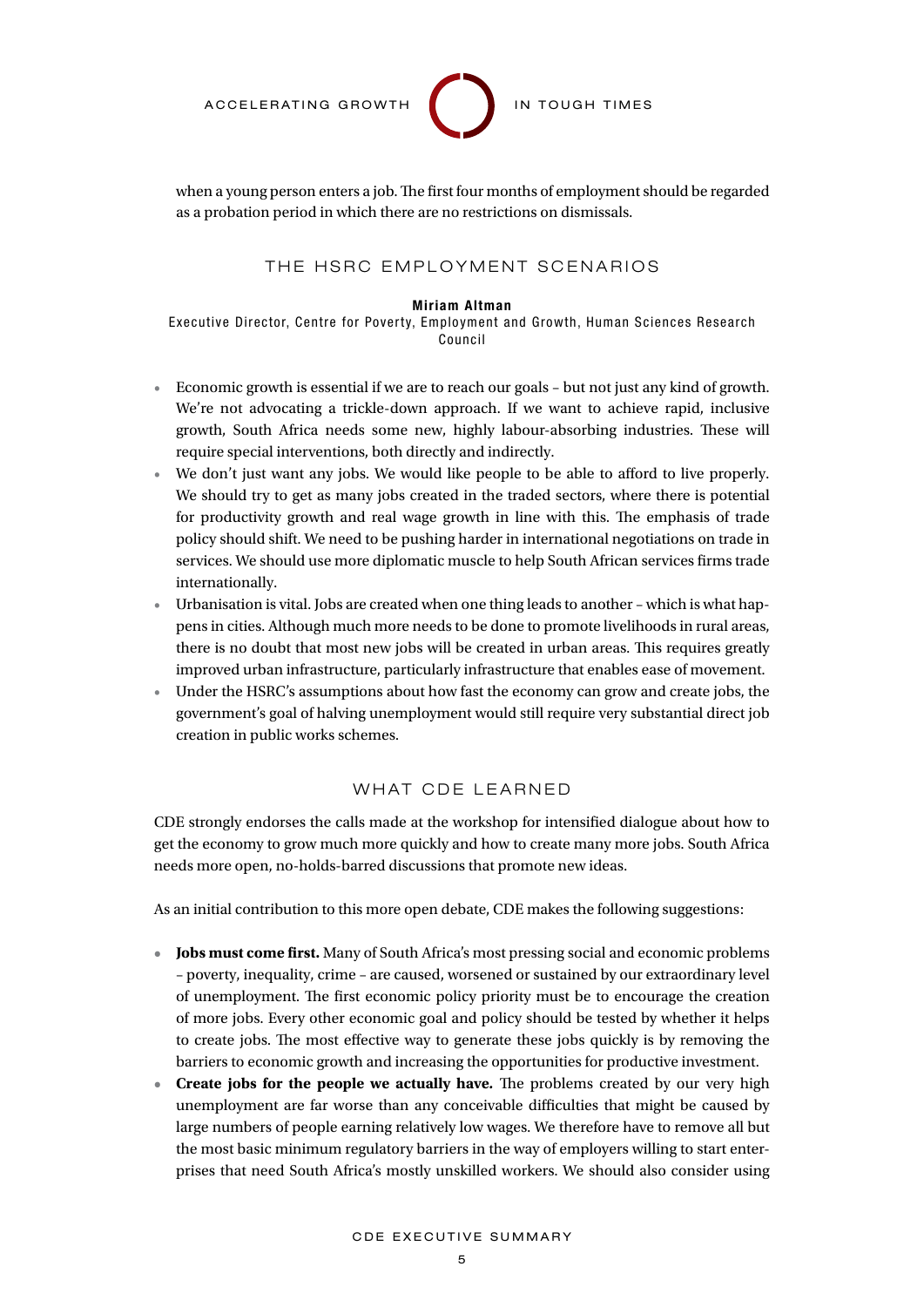

age-related subsidies and exemptions to encourage employers to hire more unemployed young people.

- **• Experiment with Special Economic Zones.**In order to create jobs for millions of unskilled, inexperienced young people, South Africa should set up Special Economic Zones (SEZs) with excellent infrastructure and a minimum of regulations to attract new foreign and local investment in manufacturing and services. As international experience shows, this strategy creates jobs for the people who need them most – particularly young women often newly urbanizing and looking for a first job – while also giving the country much-needed new investment, innovation and export earnings. If handled correctly this strategy soon leads to expanded national economic growth and industrialization.
- **• Expose the state monopolies in electricity, transport, and telecommunications to competition.** In their current forms, the state monopolies create serious bottlenecks, raise costs, and reduce employment throughout the economy. Legislated barriers to entry to these industries should be removed, and state monopolies should be exposed to open competition. In the limited number of situations where genuine natural monopolies exist, the legislated commitment to the independence of regulatory authorities needs to be realised in practice.
- **• Open the economy to competition and innovation.** Even outside the sectors dominated by state monopolies, the economy is hobbled by a lack of competition and innovation. We need to:
	- become much more open to foreign direct investors who can create innovation, jobs and competition. In SEZs there should be minimal taxes on new foreign direct investment
	- use interest rates and fiscal policy to keep the rand relatively weak so that firms based in South Africa become internationally competitive.
	- lower the regulatory and insider-created barriers to entry that prevent new entrepreneurs and new firms from competing with established players, both locally and internationally.
	- rethink government's entire approach to legislation and regulation directed at business. At present, individual departments are allowed to create laws and regulations which undermine national goals such as employment creation. Regulatory Impact Assessments are essential, and should override departmental mandates.
	- encourage innovation by providing once-off government subsidies to sectors, firms or entrepreneurs that are trying genuinely new things and by requiring the government's development finance institutions to invest more of their portfolios in new ventures.
- **• Improve the capacity of the public service**. There is a profound mismatch between the government's ambitions for a developmental state and the reality that – with a few exceptions – most state institutions at all levels are dysfunctional. We need to:
	- re-establish merit as the key criterion for civil service appointments;
	- ensure much greater managerial capacity at all levels of the state;
	- promote a culture of accountability and performance from top to bottom;
	- reform the incentives that influence civil servants and the training they receive;
	- establish clear rules about private gain from public service
	- expand the use of public-private partnerships for service delivery; and
	- maximize the power of competitive markets for delivery to poorer South Africans.
- **• Invest in urban infrastructure.** Rapid, sustainable, job-creating growth only happens in cities. South Africa needs to reverse the deterioration of essential urban infrastructure. We need to make our cities highly attractive for South African entrepreneurs and international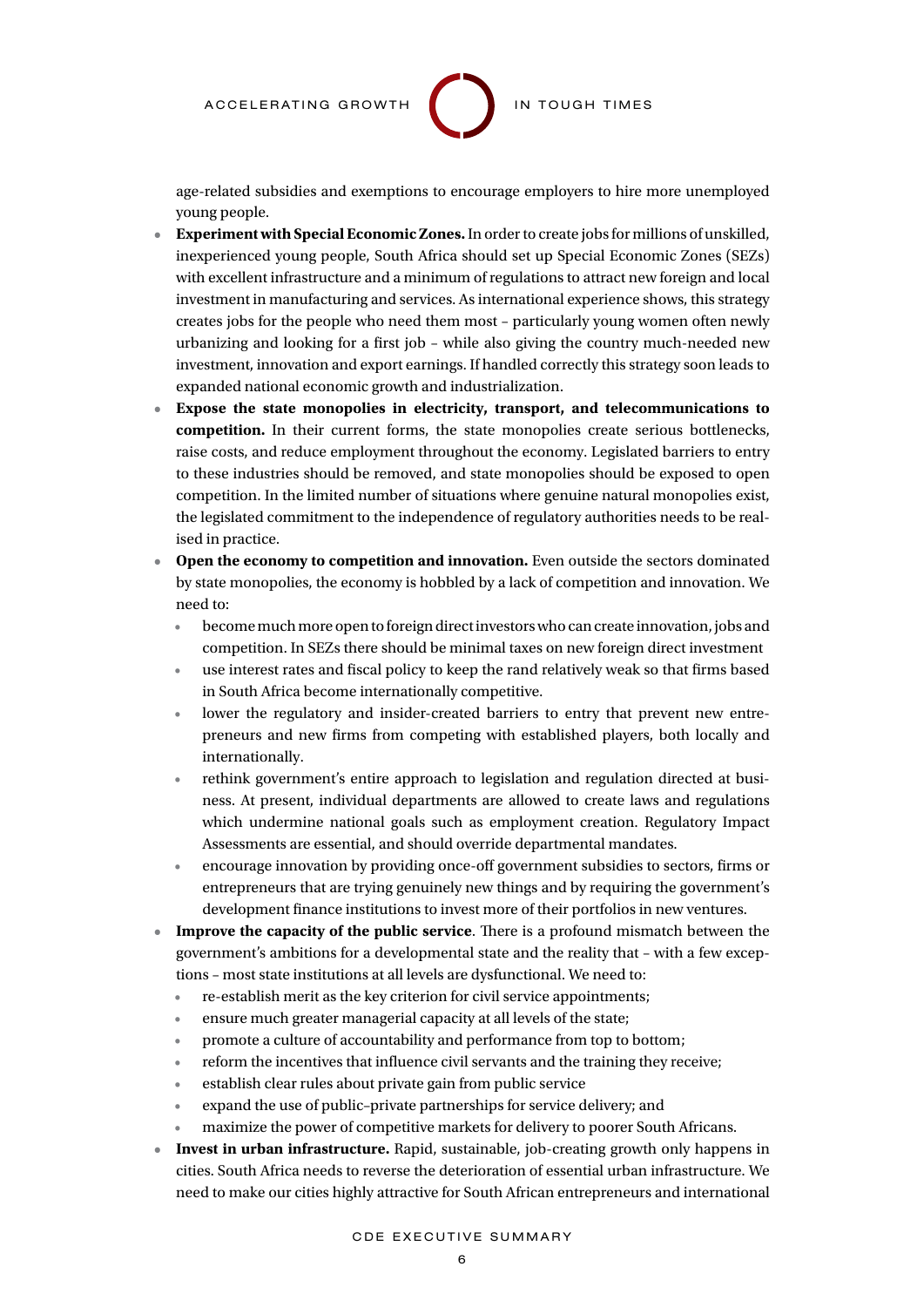

investors to start new enterprises and expand existing businesses. No matter how severe the slump, we need to upgrade and expand our urban road, rail, water, sanitation, and telecommunications networks, and we have to create a lot more affordable housing opportunities close to economic opportunities. A major new wave of urban development is required in which the private sector has to play a key role.

- **• Fix education and training and immediately import more skills.** Increasing the supply of skills in South Africa is vital for economic growth. It will remove one of the major growth constraints; help train South Africans and increase levels of entrepreneurship. There are two ways to increase the supply of skills:
	- the longer-term strategy must be to reform the education system so that it produces better quality graduates, especially in job-oriented vocational areas, language and mathematics. To do this we need to improve the quality of our teachers and of school management and to establish a vocational education system with close links to industry. We must make teachers more accountable to learners and their families and put systems in place that effectively monitor teacher performance and that can take the necessary steps when results are not satisfactory.
	- a complimentary short-term priority should be to attract thousands of skilled immigrants. We need to actively recruit skilled people from all over the world and remove the political, regulatory and administrative barriers in the way of the skilled and entrepreneurial immigrants who can create jobs and provide training for South Africans.
- **• Finalise land reform, and invest in rural development.** The stalled land reform programme is creating unnecessary political tension and anxiety about property rights throughout the economy. We can afford neither. We need to end the persistent uncertainty about when and how the land reform process will be completed. A great deal of productive land that could create many jobs and provide better livelihoods for the rural poor is effectively 'frozen' because it is under claim, or still held under traditional communal tenure. All outstanding restitution claims must be settled. We should establish clear and credible goals and deadlines for land redistribution and tenure reform. We need to provide essential post-settlement support and training in agriculture for land reform beneficiaries. South Africa needs a new rural development strategy that is realistic, comprehensive and provides routes out of poverty for millions of people. This will include upgraded infrastructure, reform of property rights, and improved education and training opportunities.

These initiatives are necessary so that large-scale commercial agriculture can start to reinvest, new farmers can begin to flourish, and many more rural people can start to escape from poverty. All this will require a new approach to how land reform and rural development are conceived and managed. The country should pay more attention to these issues and immediately establish a talented, action-oriented partnership that will report every six months to parliament on progress. This partnership should include senior cabinet members and private sector leaders.

**• Reform Affirmative Action and Black Economic Empowerment.** South Africa is trading off broad-based economic growth and job creation for the advancement of a relatively small number of well-connected black middle-class people. There has been some progress in making Affirmative Action and BEE polices more broad-based, but they still need a major overhaul if they are to empower the vast majority of black people. All genuinely new businesses should be exempted from BEE requirements. Far more emphasis should be placed in the BEE codes on encouraging firms to train staff and create new jobs; far less emphasis should be placed on simply transferring shares from white to black members of the pros-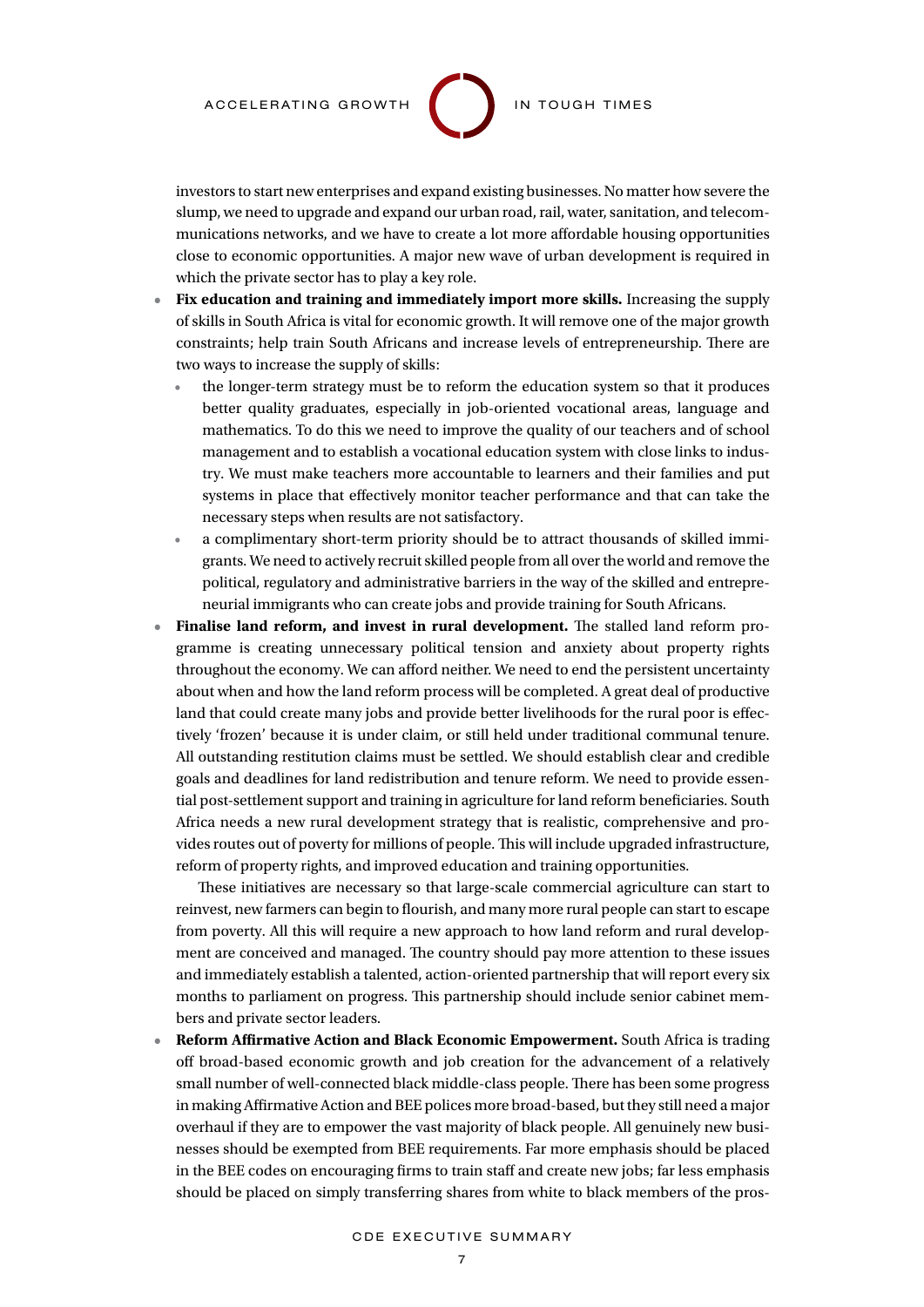

perous middle class. And all of this should be secondary to rebuilding the educational foundations which are the prerequisite for expanding opportunities and for sustainable broad based wealth creation.

South Africa's recent growth was modest by the standards of many other emerging economies. We did not capitalise effectively on the high commodity prices we enjoyed in the good times. We now face the worst economic crisis in 60 years. But the crisis is also an opportunity. It has shaken us out of complacency induced by good macroeconomic management and a long commodities boom. It has highlighted the structural weaknesses that prevent the economy from diversifying and creating many more jobs. How we deal with this crisis will determine the shape of the next decade and perhaps beyond.

South Africa is a high-cost economy. Some of these costs were inherited from the apartheid era, and some have been created since then. Now more than ever we need to reassess our competitiveness as a place for investment and enterprise promotion. We must address the economy's structural weaknesses so that we hold on to as many jobs as possible in the short run, and are then well positioned to take advantage of the global upturn when it comes. When the global economy recovers, South Africa must be ready to achieve much higher rates of growth and create many more jobs. This is essential if we are to transcend our deeply divided and unequal history and build the inclusive opportunity society we all want.

Our welfare system is already the largest in the developing world. Although it has alleviated the worst of poverty, it has not helped to reduce unemployment or inequality. We cannot afford to expand it any further. Even if we could, larger transfers simply cannot create the millions of new jobs and entrepreneurial opportunities that we really need to end unemployment, reduce inequality and banish poverty.

After the 2009 elections, the new cabinet will have to make the tough decisions needed to help create the successful and globally competitive economy that will expand opportunity to millions of people.

There is little to be gained from assuming that the future has to be very much like the past and therefore adopting a cautious and conservative approach. We already know what happens when we use high commodity prices, cheap credit, and an expanding welfare system to paper over our structural weaknesses - we fail to fulfil the promise of a better life for all South Africans. The gains from the kind of bold and optimistic policies outlined here will be much greater.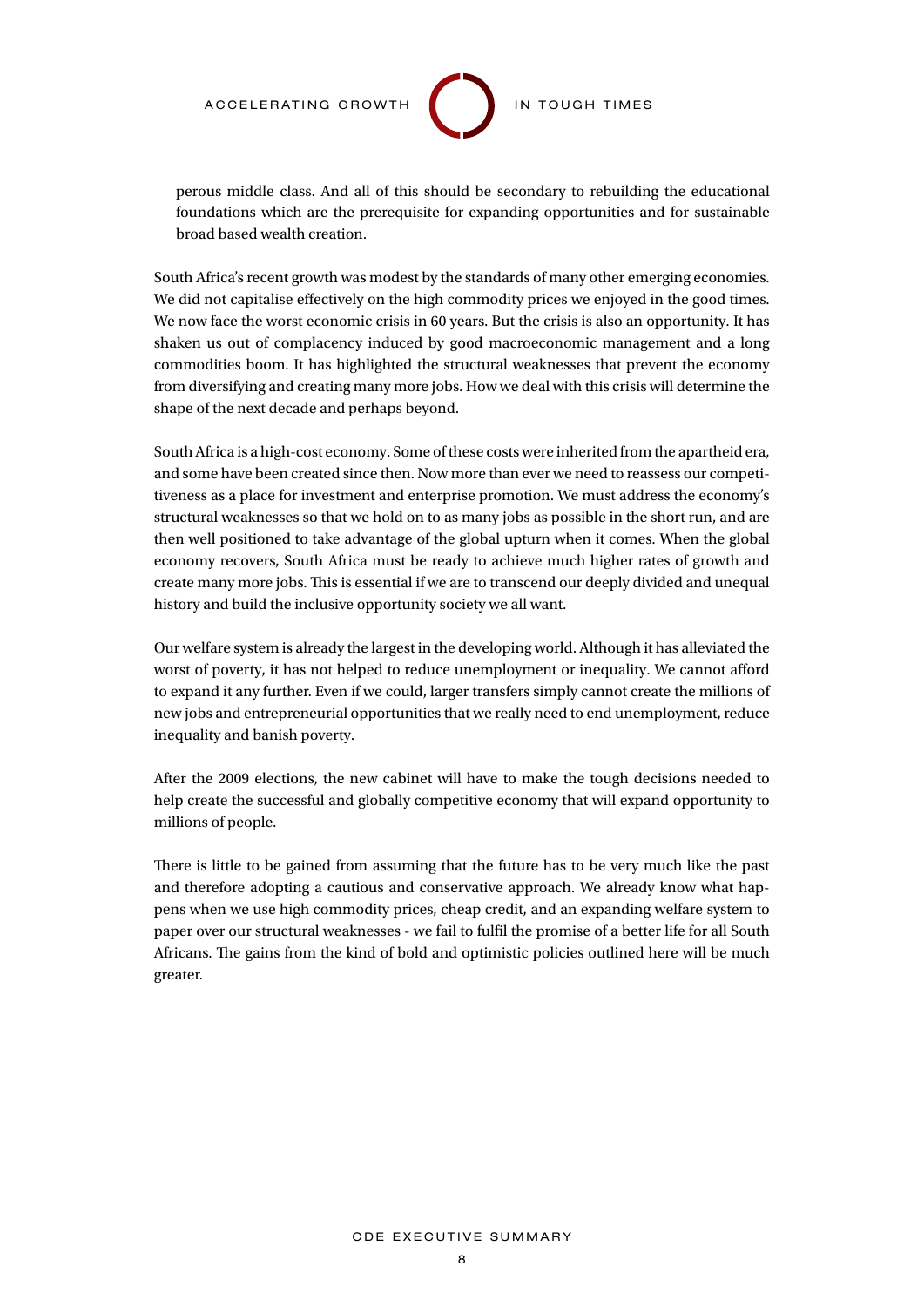

### LIST OF PARTICIPANTS

Haiko Alfeld, general manager: international government relations, SASOL Dr Miriam Altman, executive director: employment, growth and development Initiative, HSRC Norbert Behrens, group strategy and planning, SASOL Ltd Pierre Blaauw, economist, South African Federation of Civil Engineering Contractors Dr Simon Dagut, senior manager: research and projects, Centre for Development and Enterprise **Zane Dangor, deputy director-general, Department of Social Development** Anchen Dreyer, Member of Parliament, South Africa Dennis Dykes, chief economist, Nedcor Investment Bank Amira El Ibiary, project officer, Friedrich-Naumann-Stiftung Prof Stephen Gelb, executive director, The Edge Institute Dr Graham Herbert, director, Basix Communication Dr Alan Hirsch, deputy director-general: policy coordination and advisory services, The Presidency Fanie Joubert, research economist, Efficient Group Dr Michael Kahn, executive director: knowledge systems group, HSRC Dr Gavin Keeton, consultant Lesetja Kganyago, director-general, National Treasury Gail Klintworth, executive chairman, Unilever South Africa Jack Koolen, consultant, J & J Trust Jac Laubscher, group economist, Sanlam Investment Management Dr Murray Leibbrandt, director: Southern African Labour and Development Research Unit, University of Cape Town David Lewis, chairman, Competition Tribunal Wendy Luhabe, founder, Defining Moments Leslie Maasdorp, vice chairman, ABSA Capital Megan MacGarry, researcher, CDE Eddie Majadibodu, head: production pillar, National Union of Mineworkers Dr Neva Makgetla, lead economist, research and information, DBSA and sector strategies co-ordinator, The Presidency Stephan Malherbe, chief executive officer, Genesis Analytics Nonkqubela Maliza, director: corporate and government affairs, Volkswagen South Africa Shibe Maruatona, director, Business Leadership South Africa Freddie Mitchell, economist, South African Federation of Civil Engineering Contractors Ben Moholwa, acting executive director: economic development, City of Johannesburg Metropolitan **Municipality** Jayendra Naidoo, director, J & J Group Bongiwe Njobe, executive director: corporate sustainability, Tiger Brands Ltd Richard Pike, chief executive officer, Adcorp Holdings Prof Paul Romer, senior fellow, Stanford Center for International Development **Prof Stefan Schirmer**, consultant to CDE and associate professor, School of Economics and Business Science, University of the Witwatersrand Adv Hendrik Schmidt, Member of Parliament, South Africa Prof Nick Segal, consultant to CDE and professor, Gordon Institute of Business Science, University of Pretoria Michael Spicer, chief executive officer, Business Leadership South Africa Dag Sundelin, head of development cooperation, Embassy of the Kingdom of Sweden Andreas Wörgötter, head of division, country studies branch, economics department, OECD